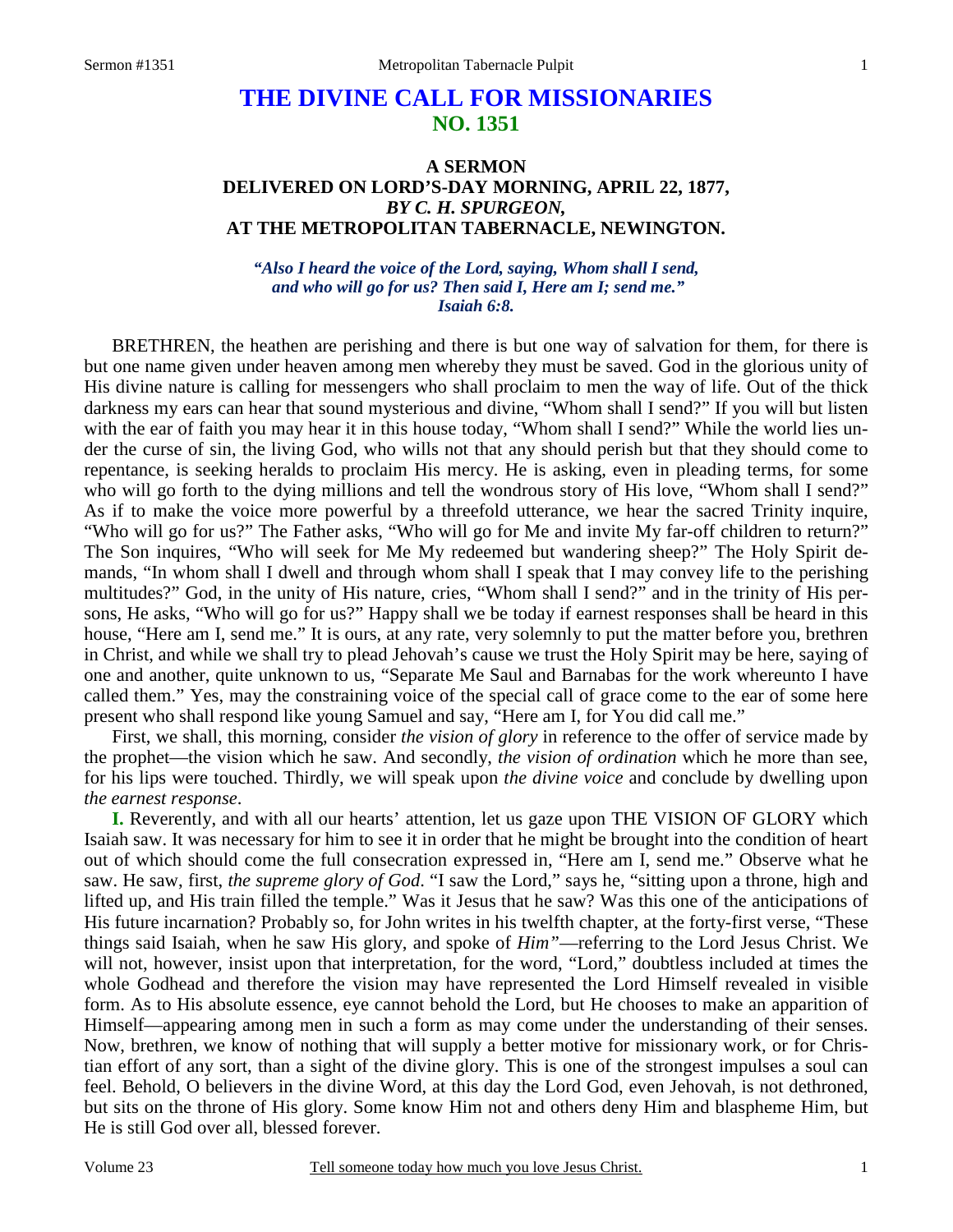See the patience of His infinite majesty—He *sits* in calm glory upon His eternal throne. The nations furiously rage and imagine a vain thing but, "He that sits in the heavens does laugh; the Lord does have them in derision." Still are His purposes fulfilled and His soul abides in its serenity. He is the same and of His years there is no end. He sits as a King, observe, *upon a throne*—He never renounces His sovereignty and dominion. All things still feel the omnipotence of the reign of God. "The Lord has prepared His throne in the heavens and His kingdom rules over all." The rebellions of men, can they ever shake His firm dominion? No, but out of their wildest uproar He fashions order and by their most violent resistance He works His own purposes. After all, the Lord reigns—let the earth rejoice, let the multitudes of the isles be glad. Still, despite all the hurly-burly of war and all the wickedness of men in the dark places of the earth, and the detestable blasphemies of the heathen against the Most High, the Lord sits on a throne which can never be shaken.

Nor is it a mean throne either, nor one of little dignity. It is "high and lifted up." It is not merely above all other thrones by way of greater power, but over them all by way of supreme dominion over them, for He is King of kings and Lord of lords. I wish, dear brethren, we could get a glimpse of the glory and power and dominion which belong to the Most High, for if we did, though it would certainly humble us in the very dust, yet it would fire us with a consecrated indignation against those who set up other gods. It would fill us with a sacred courage to do and dare anything against these blind and deaf and dumb deities to whom it is almost too great an honor to pour contempt upon them, and it would make us feel confidence in the ultimate success of the cause and kingdom of the living God. Since even now, while He restrains His hand, He sits upon a throne high and lifted up and is even now the Governor among the nations. Surely the day shall come when all nations shall behold His throne and bow before it and God shall be seen to be Lord over all. The God whom we serve is able to give victory to His own cause. Here is an impulse for us in all warring for His cause and crown.

If you choose to take the text as referring to the Lord Jesus Christ, what a delight it is for us to think that there is no more for Him the thorny crown and the cruel lance and the contemptuous spittle, but He who bowed His head to death has left the dead, no more to die, and ascended to the right hand of God, even the Father. God having highly exalted Him, so that He now sits upon a throne high and lifted up. This, in fact, is the origin of our commission, "Go you therefore and teach all nations, baptizing them into the name of the Father, and of the Son, and of the Holy Spirit." Because all power is given unto Him in heaven and in earth, therefore we are to go forth and subdue the people under His feet. O when will His church fully believe in the glory of her Lord and rejoice therein, so that His power shall fill her, as His train filled the temple? If we cannot behold His greatest glories, yet we pray that His presence by the Holy Spirit, like the perfumed smoke and the resplendent skirts of His robes, may be known among us and fill us with adoration. Did the posts of the door move at that august presence? Let our hearts be moved also as in lowly adoration we bow before Him who is Lord and Christ.

But then Isaiah saw also *the court of the great King*. He beheld the glorious attendants who perpetually perform homage, nearest to His throne. He says, "Above it (or rather above Him) stood the seraphims," not implying that their feet rested upon the earth or upon any other solid substance, but that they were stationary around and above the great King, poised in mid air in a circle, like a rainbow round about the throne or as a bodyguard surrounding the throne of majesty. There were they, waiting to know His pleasure, on the wing, ready for any errand and adoring while they waited. These seraphim may furnish us with a pattern for Christian service—as the throne of God becomes the impulse to that service, so let these serve us as *the model*. They dwell near the Lord and even so should we. He is their center and their bliss, even so should He be ours. But I specially note that they were burning ones, for such is the meaning of the word seraphims, a term applied in the Hebrew to the fiery flying serpents of the wilderness. These courtiers of the great King were creatures of fire, ablaze with ardor—all glowing and shining, they worship Him, "who makes His angels spirits, His ministers a flame of fire." Jehovah, who is a consuming fire, can only fitly be served by those who are on fire, whether they are angels or men. Hence that solemn question, "Who among us shall dwell with the devouring fire? Who among us shall dwell with everlasting burnings?" (Isa 33:14). None can do this but the man on fire with divine love. In the presence of that consuming fire, it is not possible for lukewarmness or indifference to exist, they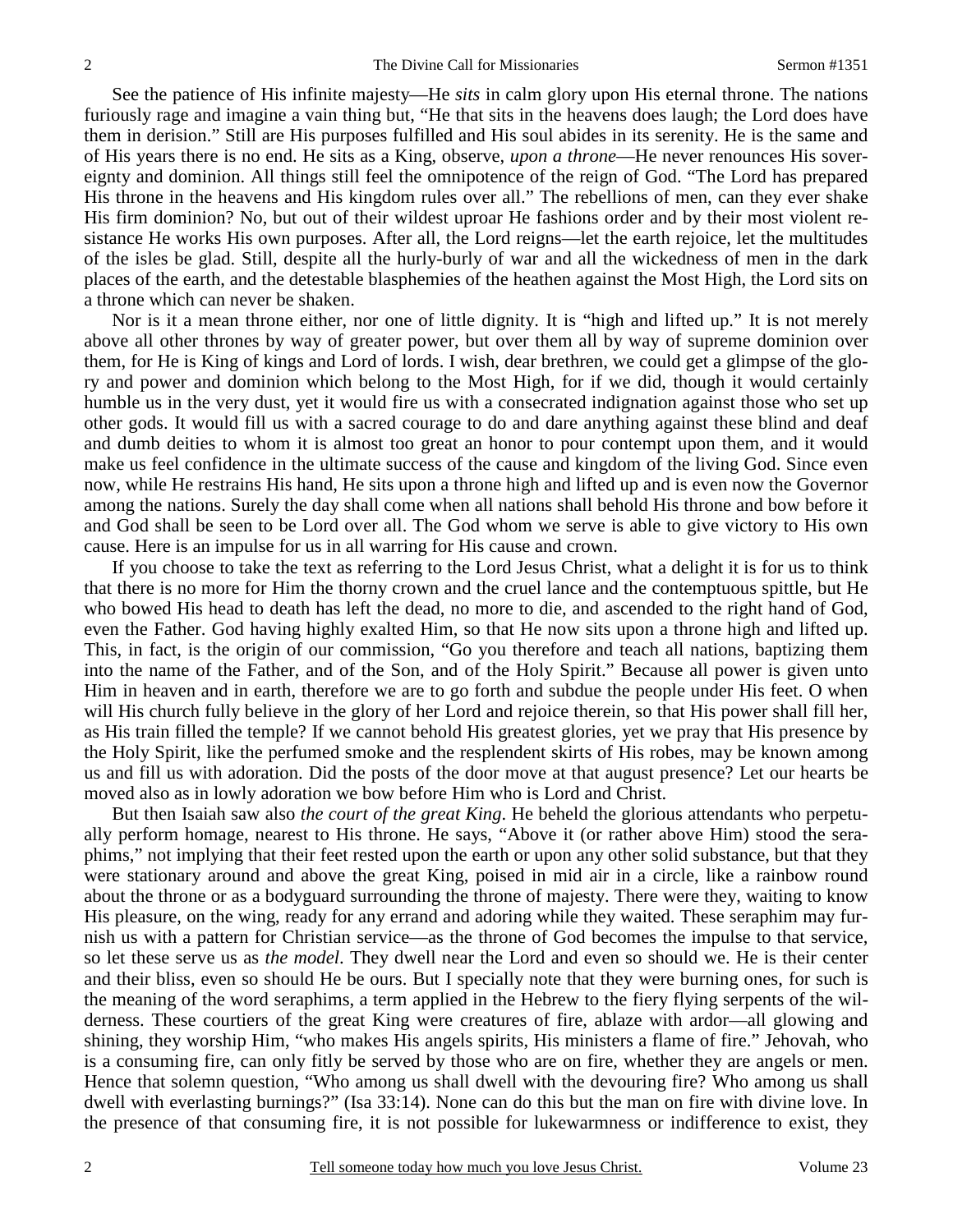would be utterly burned up. To act as courtier before the burning throne of God requires a seraphic or burning spirit and if we become lethargic and soulless we shall not be counted worthy to be employed on divine errands. Therefore, let all coolness of love and slumbering of spirit be removed. May the Lord make us, like John the Baptist, burning and shining lights.

These courtiers of God were burning ones and they are also pictured to us—for remember these are only representations of things actually invisible and seen only in vision—as having six wings. Such are His servants full of motion, full of life. Some that I know of who profess to serve the Lord seem to have no wings at all, but are stolid and inactive—more like the sloth than the seraph—having more weight than wing. Those who come near Him should be all in motion, quick, active, willing, awake, energetic, ready to fly upon the Lord's business with a mighty swiftness. In a word, six fold should be their wings, that they may not tarry nor tire, nor linger nor loiter in the way. Have we such readiness of mind as this?

Having life and motion, these glorious spirits use their powers with prudence and discretion. They use not all their wings for flight, but with two, each one covered his face, for even they cannot gaze upon the dazzling brightness of Jehovah's throne and therefore in humble shamefacedness of awe they adore with veiled countenance! "With two he covered his feet," or his body, or his lower parts, for the seraph remembers that even though sinless, he is yet a creature and therefore he conceals himself in token of his nothingness and unworthiness in the presence of the thrice Holy One. The middle pair of wings was used for flight, for mere bashfulness and humility cannot offer complete adoration, there must be active obedience and readiness of heart for service. Thus they have four wings for adoration and two for active energy—four to conceal themselves and two with which to occupy themselves in service, and we may learn from them that we shall serve God best when we are most deeply reverend and humbled in His presence. Veneration must be in larger proportion than vigor—adoration must exceed activity. As Mary at Jesus' feet was preferred to Martha and her much serving, so must sacred reverence take the first place and energetic service follow in due course. The angels do His commandments, hearkening unto the voice of His Word and thus they excel. Our excellence must lie in the same direction—the union of worship with work in due proportions. The covering of the face is as needful as the flight. The burning one is as seraphic in the veiling of his feet as in the stretching of his wings. Let us pray the Lord will fill us with the divine enthusiasm, which is the work of the Holy Spirit, and so make us burning ones, and then when He has winged us with sacred energy, may He make us humble in mind, removing from us all vain curiosity, so that we shall not attempt to gaze with uncovered eyes on the great Incomprehensible and taking away all unhallowed presumption, so that we will use no proud bravado, but cover our feet in the solemn presence of the Holy One. Let us ask God to make us ready to every good word and work, swift to go anywhere and everywhere, as He may call us, being as it were six-winged in the service of our God.

Again, another part of the vision of Isaiah in the temple was *the perpetual song,* for these sacred beings continually cried, "Holy, holy, holy is the Lord of hosts, the whole earth is full of His glory." Brothers and sisters let us take this cry to be the life song of each one of us. Adore the holy God, perfection's self. Whatever He shall do with you, bless Him and call Him holy still. Find no fault with His dispensations—never dare to quarrel with any of His ways. Holy, holy, holy, is He in all things. In creation, providence, and redemption He is holy, holy, holy. Praise Him with ardor. Be not content to call Him holy once, but dwell upon the theme. Extol the Lord with all your might. Raise again and again, and again the sacred song. Adore not only the Father, but the Son and the ever-blessed Spirit—let the Trinity in Unity be the object of your perpetual adoration—

> *"Holy, holy, holy, Lord God Almighty! Early in the morning our song shall rise to Thee. Holy, holy, holy! Merciful and mighty! God in Three persons, blessed Trinity!"*

While you praise His holiness do not forget His power, but adore Him as "Jehovah of hosts." He is as great as He is good, as high as He is holy, as potent as He is pure. He created the heavens and the earth and all the host of them. Legions of angels do His bidding. Hosts of intelligences wait His call. All forces of nature, animate and inanimate, march at His command. From the crash of thunder to the flight of an insect, all things are at His beck and call. Hosts of birds migrate at His direction. Hosts of fish swarm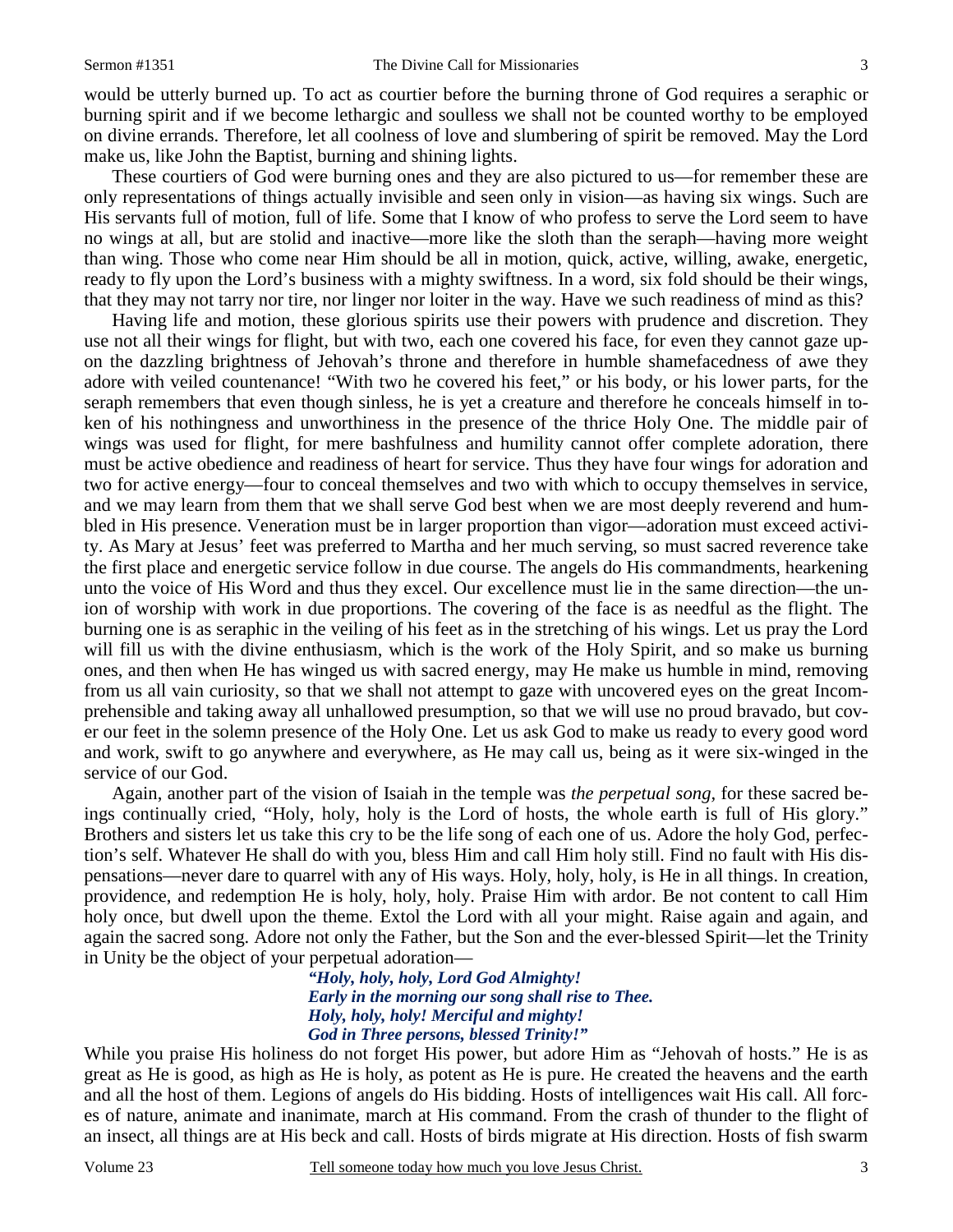the sea at His call. Hosts of locusts and caterpillars devour the fields at His order. His armies are innumerable and all living things are in their regiments a part of His camp, which is very great. Men also, whether they will or not, shall be subservient to His supreme dominion. Their armies and their navies fulfill His decrees even when they think not of Him. He is Lord of all. Exult in this and let your hearts be brave because of it.

And then dwell, that you may feel a missionary spirit, on that last part of the song, "The whole earth is filled with His glory," for so it really is in one sense. "Jehovah of hosts is the fullness of the whole earth." God is glorious all over the world. Heaven and earth are full of the majesty of His glory. Everything adores Him except that wandering, wayward creature, man. Turn this ascription, for it may be so read, into a wish, "Let the whole earth be filled with His glory." Read it, if you please, as a prophecy, "The whole earth shall be filled with His glory," and then go forward, O you servants of the Most High, with this resolve, that in His hands you will be the means of fulfilling the prophecy by spreading abroad the knowledge of His name among the sons of men. The earth is the Lord's and the fullness thereof, and He must reign over it. Are you going to succumb to the modern theory that the world is never to be converted to God? Is human history to end with the triumph of the devil over the church of God? Is the Lord about to give up the present battle of good with evil with feeble men as the instruments? Are the conditions of the conflict to be changed altogether? Is the Holy Spirit to fail until an earthly kingdom is set up for the Lord Jesus? Is the gospel never to spread among the heathen? Is Christ to come upon an unenlightened heathen world, with Mohammed, the false prophet, still unconquered and the harlot of Rome still upon her seven hills and all the idols in their places? Is the battle which now glorifies God by the weakness of man to be fought out in another manner? You may believe it if you will and go to the beds of your inglorious sloth, but I think there is something more worthy of faith than that, namely, that God will be victorious all along the line in the present battle and in the present style of conflict. By His church, His Word, and His Spirit, He means to win the victory. By the testimony of weak, feeble men to the gospel of His grace, He means to conquer the powers of darkness. Foot to foot with Satan had He stood since our Lord went up to heaven, near these two thousand years, and He will not end this wrestling match till He has given His foe a deadly fall, and the shout shall go up from a ransomed world, "Hallelujah! Hallelujah! For the Lord God omnipotent reigns." Our prayers will never end till we see the desire of pious David fulfilled when he said, "Let the whole earth be filled with His glory. Amen, and amen. The prayers of David, the son of Jesse are ended." We are looking and laboring for that consummation and we believe that we shall realize it, though it looks most improbable, especially just now when the heathen are converting our missionaries instead of the missionaries converting the heathen, when we have had bishops turned into Zulus instead of Zulus into Christians and several other instances less known to evil fame. We believe in the conquest of the world because we believe in the omnipotence of God. Nothing short of "dominion from sea to sea" dare we ask in prayer or seek in service for our Lord Jesus. The idols must be utterly abolished. Error and sin must fly before the light of truth and holiness. The ends of the earth must yet see the salvation of our God and the whole earth must be filled with His glory.

**II.** Let us now turn our thoughts to THE VISION OF ORDINATION. This man, Isaiah, was to go forth in Jehovah's name, but in order to preparation for so high a embassage, he must undergo a process peculiar but necessary. He was brought into a state, which to human judgment, would seem to disqualify him for all future usefulness, crushing the courage out of him and leaving him, and leaving him like a bruised reed. By reason of the glorious vision which he saw, there was no strength left in him. He was cast down as low as he could well go with a sense of his own utter unworthiness and felt himself to be less than nothing. In the presence of God, he cried, "Woe is me! for I am undone because I am a man of unclean lips." "Alas, alas, alas," says he, "woe has taken possession of my soul. I am destroyed by it." Yes, dear brother, and this is our way to success—God will never do anything with us till He has first of all undone us. We must be taken to pieces and made to undergo a process much like destruction—and then we shall be newly fashioned according to a nobler mold—more fit to be used by our great Lord. I shall not regret if every brother here called to the work of the Lord shall feel as if he could not go on with it and shall mourn daily his incapacity, his unworthiness, and failure, for it is good for us to be laid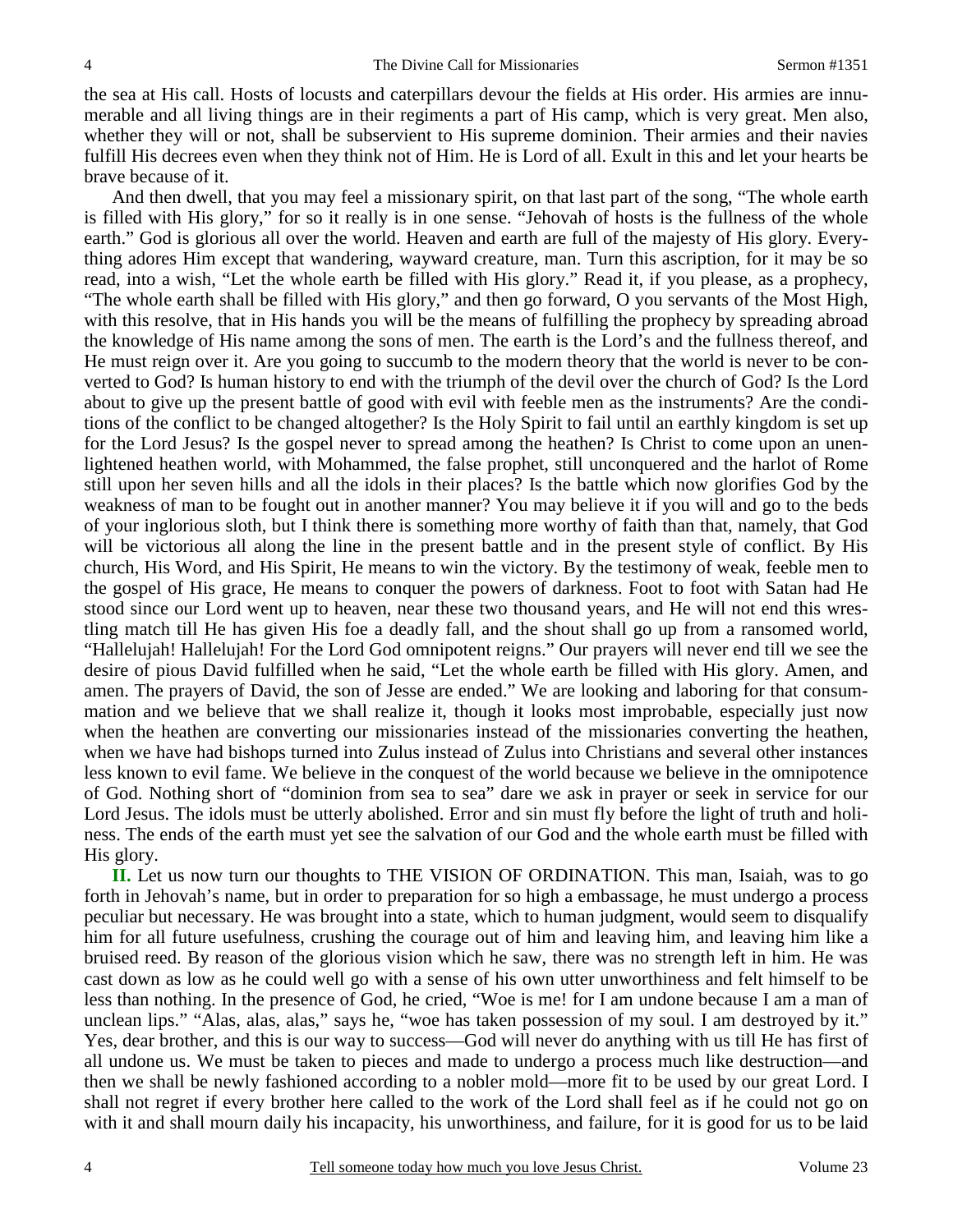in the dust. Downward in breaking, in crushing, in grinding, in being made into dust we must go, for this is the way to be made strong in the Lord and in the power of His might. The death of self is the life of grace. When we are weak then are we strong. We can only rise to ability for the most noble errands by being emptied of all self-sufficiency and filled with the all-sufficient Spirit of God.

Observe, next, that *he made a confession of sin while thus prostrate*. He said, "I am a man of unclean lips." Why does he lament the uncircumcision of his lips rather than the evil of his heart? It was partly because he longed to join the seraphim in their song but felt his lips unfit, and yet more because he was a prophet and therefore his lips were the instruments of his office and he was most conscious of sin where he felt most the need of grace. I know not that Isaiah had ever kept back any part of the truth or that he had spoken in uncomely tones, or that in his work of prophecy he had in anything been unfaithful, but yet he felt his shortcomings. There was nothing about him that you and I could have seen to find fault with, but he saw it and felt it. And what minister is there that God has ever sent who does not, when he surveys his ministry, feel that he is a man of unclean lips? Often and often does our soul say, "Oh that these lips had language. They are poor dumb things that will not speak aright. O that instead of flesh they were flames—that we might let fall a burning torrent of persuasions, entreaties, and solicitations which should run amid multitudes of men like fire in dry stubble." But it is not so with us. We are often cold and lifeless and so we are made to mourn that we have unclean lips. Who, that ever saw the glory of God, or the love of Christ, would refuse to join in this confession?

And, then, this man of God *felt also a deep sense of the sin of the people among whom he dwelt*. He cried, "I dwell among a people of unclean lips." I do not think a man can be a good missionary if he winks at the sin that surrounds him. Unless it stinks in his nostrils, unless it makes his soul boil with holy indignation, unless, like Paul, his heart is stirred in him, how can he speak as he should speak the message of his God? Familiarity with evil too often takes off the edge of tender feeling. Men readily cease to weep over the sin which is always before their eyes. You may look upon the superstitions of Rome till you almost admire the gallant show, and I suppose you may regard heathen temples till the majesty of their architecture may make you forget the infamy of their purpose, but it must not be so. We must feel that we dwell among a people of unclean lips and we must bear their sins upon our hearts, repenting for them if they will not repent, and breaking our hearts over them because their hearts are as granite against their God. Only in such a frame of mind shall we be fit to go forth in God's name.

And do you notice that *he had a sacred awe upon him because of the divine presence?* You see how bowed down he was because his eyes had seen the King, the Lord of hosts? O favored servant of God! Isaiah, you are honored above your fellows to behold God's throne and glory! What would you and I not give if we might but have stood in the temple, peered within the doorway and gazed into the smoke and have seen some glimpse of the brightness? But *he* never exulted in it, on the contrary, he cried, "Woe is me!" There is no thought of the dignity to which the marvelous sight has lifted him, but deep in the dust he cries, "I am undone, for I have seen the King, the Lord of hosts." Now this awe-full sense of the divine presence is necessary to make a man serve the Lord fitly and acceptably. Forget that God is all around you, forget that you live in His presence and are His servant, get away from Him and you can be careless—you can restrain your zeal and your conscience may be at ease. But let a man feel that God sees him and let him know that he is under His immediate guidance and he will be awakened at once to do the will of the Lord on earth after the fashion in which it is done in heaven. He will put forth all his energies, because God should be served with our best, but conscious that when he has done his best, he has fallen short of the glory of God, he will be very humble, as those should be who are in such a presence. O Lord Jesus, by Your Holy Spirit give us an overpowering sense of Your presence now. If You will but do this, we shall be a tabernacle full of worshippers, first, and of workers afterwards, and shall cheerfully adore You and labor for You.

In this second part of the prophet's vision, the most notable thing is *the way in which God met and removed His servant's infirmities.* His unclean lips were his great impediment. Where he most needed power, he most felt his infirmity, and so there came a seraph with the golden tongs or snuffers, and took a burning coal from off the altar and touched his lips with it. What does this mean? We have the explanation, "Your iniquity is taken away and Your sin purged." Fellowship with the great sacrifice, the ap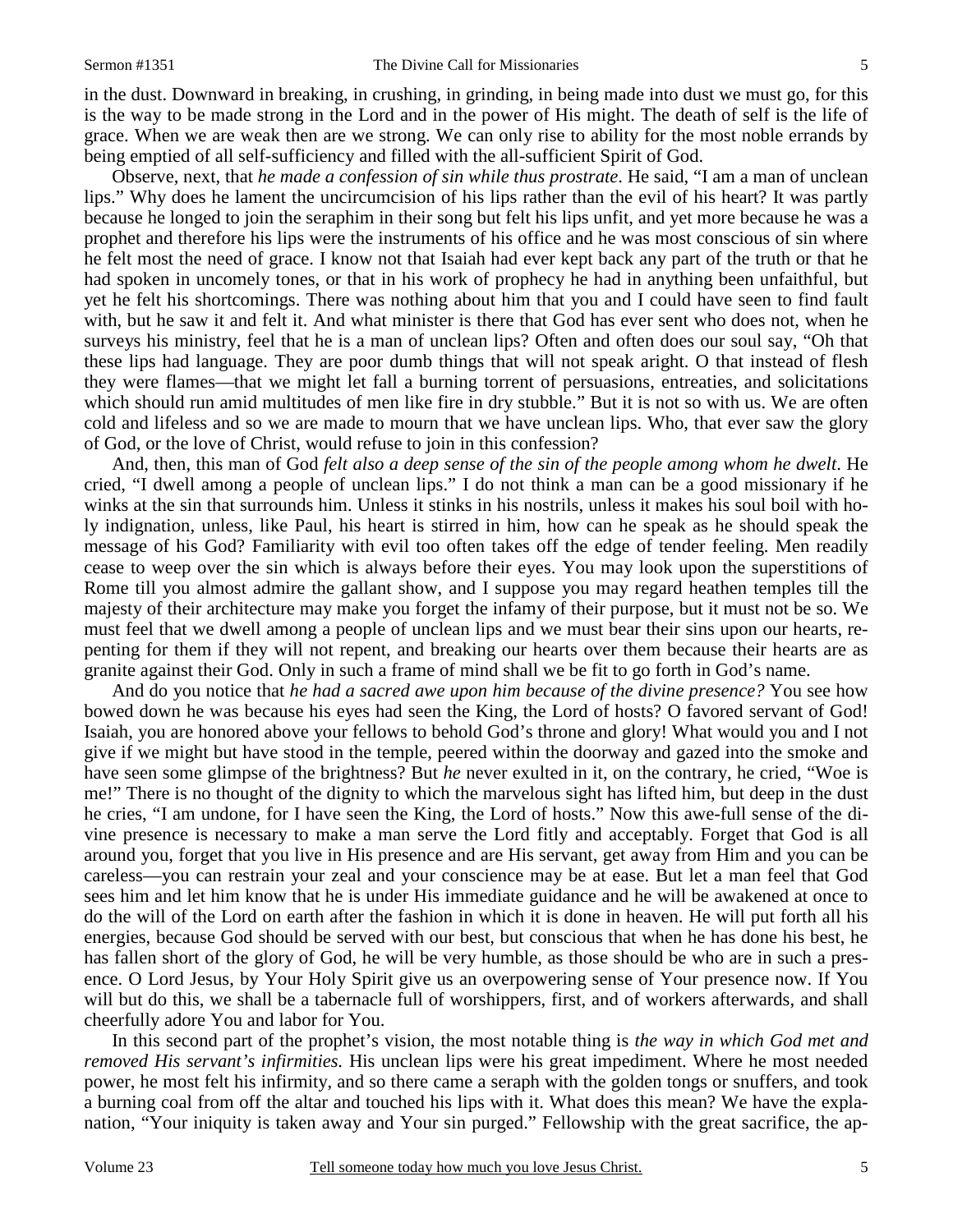plication of one of the coals which consumed the ever blessed Jesus is the way to make our lips ready for preaching. I believe that most of my dear hearers have the application of the live coal to their hearts so as to have been purged therewith, for we do believe in Him who died for us so that we are resting in His great sacrifice. But in order to be prepared for service we need to have that coal touching us again till we feel the fire. We need fellowship with the pangs and woes of Christ. We need to feel as if we too wished to be consumed for others, as He was consumed for us. The unselfish love which made Him die must come and influence us that we may be willing to die for others. We want just that. Did it not make you feel joy in your fellow men the other day, when you read of the poor men in the pit and of their gallant deliverers? One rejoiced that manhood could exhibit such heroism. "We can do no more," said some, "it is death to go into the pit again. We cannot rescue the poor fellows and it is idle to throw away life for no purpose." The brave men who had been toiling there in the bowels of the earth, finding themselves in the presence of almost certain death, might well have stood back, but not so the bold Welshmen. One said, "If it is death to go and save them, I will go, death or no death," and then others came forward and said they would go also. Had I been there, I should have been ready to weep, because, being unskilled in the miner's craft, I should have been helpless to assist, but they would not have lacked my heartiest cheers and most ardent prayers, nor anything else that I could have done. Assuredly since Jesus Christ has died for us, we need to be touched with something of that same zeal for the rescue of others from eternal ruin. A coal from off the altar where He was consumed must be laid on us that we may feel willing to make any sacrifice for His dear sake and for the souls of men. That touching of the lip was the Lord's way of setting the prophet on fire where the fire was needed. He needed lips blistered with the griefs of Christ and burning with love to men's souls, and he had such lips bestowed upon him by his God, and so was he fit to go and preach in the name of the Lord.

Here, then, is the true ordination for a Christian worker. Yourself nothing, lying in the dust with confession of sin, but yourself purged by the great sacrifice of Calvary and your tongue compelled to tell the tale because you have felt such royal mercy, such free mercy, such unspeakable mercy, that if you did not speak of it, the very stones in the street would cry out against you. You want this for your preparation and if you have it, my brother, you have obtained your ordination from the great Shepherd and Bishop of your souls and you need no other.

**III.** When a man is prepared for sacred work he is not long before he receives a commission. We come, then, to think of THE DIVINE CALL. I feel in my soul, though I cannot speak it out, an inward grieving sympathy with God that God Himself should have to cry from His throne, "Whom shall I send?" Alas, my God, are there no volunteers for Your service! What, all these priests and sons of Aaron—will none of these run upon Your errand? And all these Levites, will not one of them offer himself? No, not one. Ah, it is grievous, grievous beyond all thought that there should be such multitudes of men and women in the church of God who, nevertheless, seem unfit to be sent upon the Master's work, or at least never offer to go, and He has to cry, "Whom shall I send?" What, out of all these saved ones, no willing messengers to the heathen! Where are his ministers? Will none of these cross the seas to heathen lands? Here are thousands of us working at home. Are none of us called to go abroad? Will none of us carry the gospel to regions beyond? Are none of us bound to go? Does the divine voice appeal to our thousands of preachers and find no response so that again it cries, "Whom shall I send?" Here are multitudes of professing Christians making money, getting rich, eating the fat and drinking the sweet—is there not one to go for Christ? Men travel abroad for trade—will they not go for Jesus? They even risk life amid eternal snows—are there no heroes for the cross? Here and there a young man, perhaps with little qualifications and no experience, offers himself—and he may or may not be welcomed, but can it be true that the majority of educated, intelligent Christian young men are more willing to let the heathen be damned than to let the treasures of the world go into other hands? Alas, for some reason or other, I am not going to question the reasons, God Himself may look over all His church and finding no volunteers, may utter the pathetic cry, "Whom shall I send, and who will go for us?"

But there were the six-winged seraphim. Why did not the Lord send them? Ah, brethren, that He might have done, but it is not according to the order of the gospel dispensation, for He is pleased by the foolishness of preaching to save them that believe and the preachers must be men like the rest of man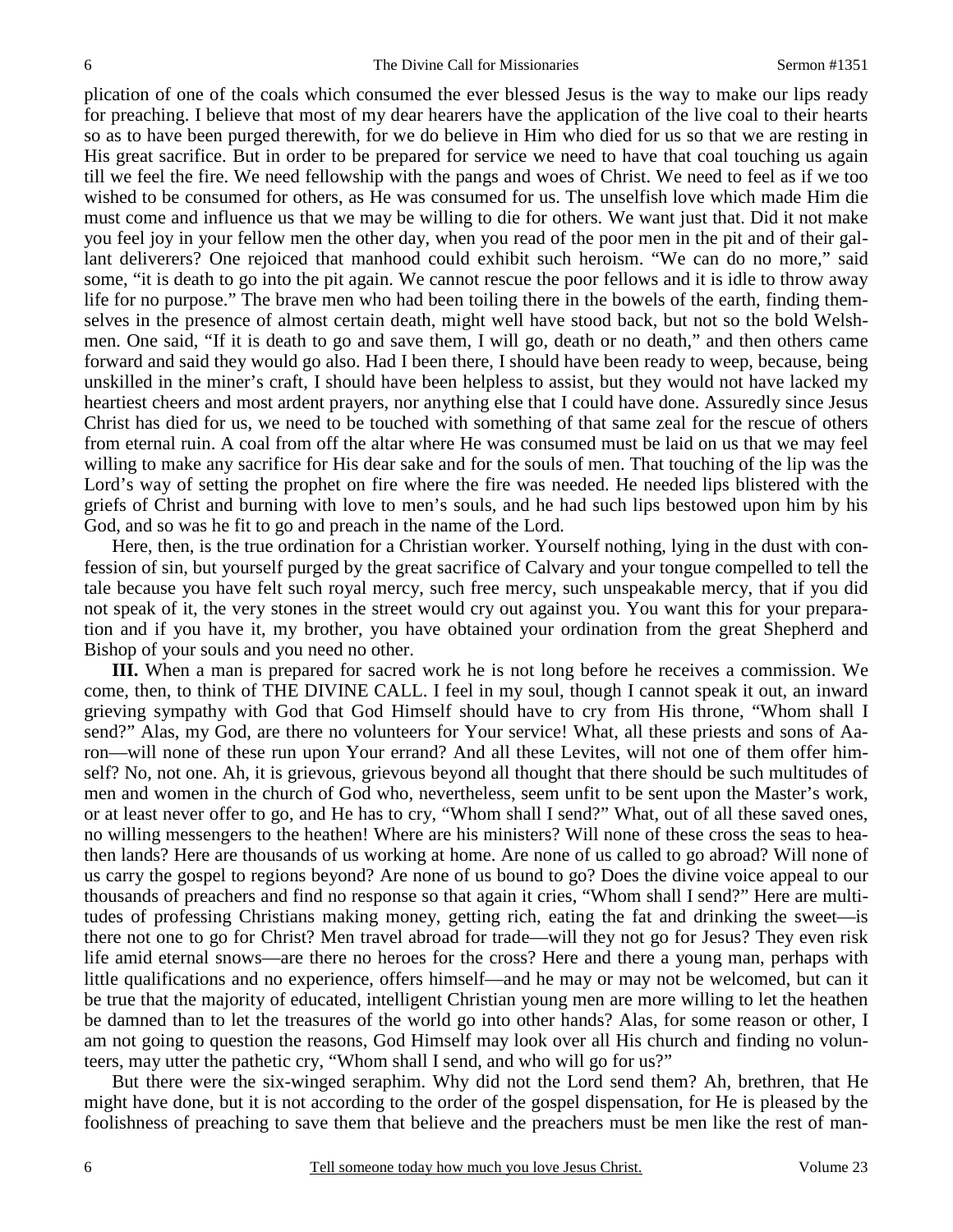kind. It is great condescension on His part that He has chosen men and unto the angels He has not put in subjection the world to come whereof we speak, but He has given this honor to us, putting His treasure in earthen vessels that the excellency of the power may be all His own. We ought to rejoice in this, but it is sad, surpassingly sad, that from among myriads of willing seraphim, God's cry should come to unwilling men, "Whom shall I send, and who will go for us." I call to your attention again to the fact that this is the voice of the one God and it is also the question of the sacred Trinity, "Whom shall I send, and who will go for us?" The Father, Son, and Spirit thus question us—shall not the threefold voice be regarded?

Notice the particular kind of man for whom this voice is seeking. It is a man who must be sent, a man under impulse, a man under authority, "Whom shall I send?" But it is a man who is quite willing to go, a volunteer, one who in his inmost heart rejoices to obey, "Who will go for us?" What a strange mingling this is! "Woe is me if I preach not the gospel," and yet, "taking the oversight of the flock of God not by constraint but willingly." Irresistible impulse and cheerful choice and omnipotent compulsion and joyful eagerness must mysteriously combine! We must have a mingling of these two. I do not know that I could put into so many words that wonderful feeling of freeness and overpowering impulse, of necessity and freedom, but our experience understands what our language cannot express. We are willing and yet a power is over us. We are willing in the day of God's power, coming forth as freely as the dewdrops from the womb of the morning and yet as truly the product of divine power as they are. Such must God's servant be. I wonder if I echo and re-echo the voice of God this morning, whether it will find amidst the thousands in this house and the thousands that may read this word, some loving responses in at least a few chosen hearts? "Whom shall I send?"—it is Jehovah's voice. "And who will go for us?"—it is the voice of the bleeding Lamb. It is the voice of the loving Father. It is the voice of the ever blessed Spirit. Does no one leap up at this moment and freely offer himself? Must I speak in vain? Ah, that were a light thing—must the voice from heaven be in vain? Did the child Samuel reply, "Here am I, for You did call me," and will no full-grown man answer to the voice of the Eternal? With your hearts and consciences, I leave it.

**IV.** Now comes the last point, and that is THE EARNEST RESPONSE. The reply of Isaiah was, "Here am I; send me." I think I see in that response a consciousness of his being in a certain position which no one else occupied, which rendered it incumbent upon *him* to say, "Here am I." There was no one else in the temple. No one else saw that vision and therefore to him the voice of the Lord came as directly and personally as if there were not another man in all the world. "Here am I." Now, brethren, if at any time the mission field lacks workers (it is a sad thing that it should be so, but yet so it is), should not that fact make each man look to himself and say, "Where am I? What position do I occupy towards this work of God? May I not be placed just where I am because I can do what others could not?" Some of you young men especially without the ties of family to hold you in this country, without a large church around you, or not having yet plunged into the sea of business, you, I say, are standing where in the ardor of your first love you might fitly say, "Here am I." And if God has endowed you with any wealth, given you any talent, and placed you in a favorable position, you are the man who should say, "Perhaps I have come to the kingdom for such a time as this. I may be placed where I am on purpose that I may render essential help to the cause of God. Here at any rate I am. I feel the presence of the glorious God. I see the skirts of His garments as He reveals Himself to me. I almost hear the rush of seraphic wings as I perceive how near heaven is to earth and I feel in my soul I must give myself up to God. I feel in my own heart my indebtedness to the Christ of God. I see the need of the heathen. I love them for Jesus' sake. The fiery coal is touching my lips even now—*here am I!* You have put me where I am. Lord, take me as I am and use me as You will." May the divine Spirit influence some of you who greatly love my Lord till you feel all this.

Then you observe that he makes a full surrender of himself. "Here am I." Lord, I am what I am by Your grace, but here I am. If I am a man of one talent, yet here I am. If I am a man of ten, yet here I am. If in youthful vigor, here I am. If of more mature years, here I am. Have I substance? Here I am. Do I lack abilities? Yet I made not my own mouth, nor did I create my infirmities. Here I am. Just as I am, as